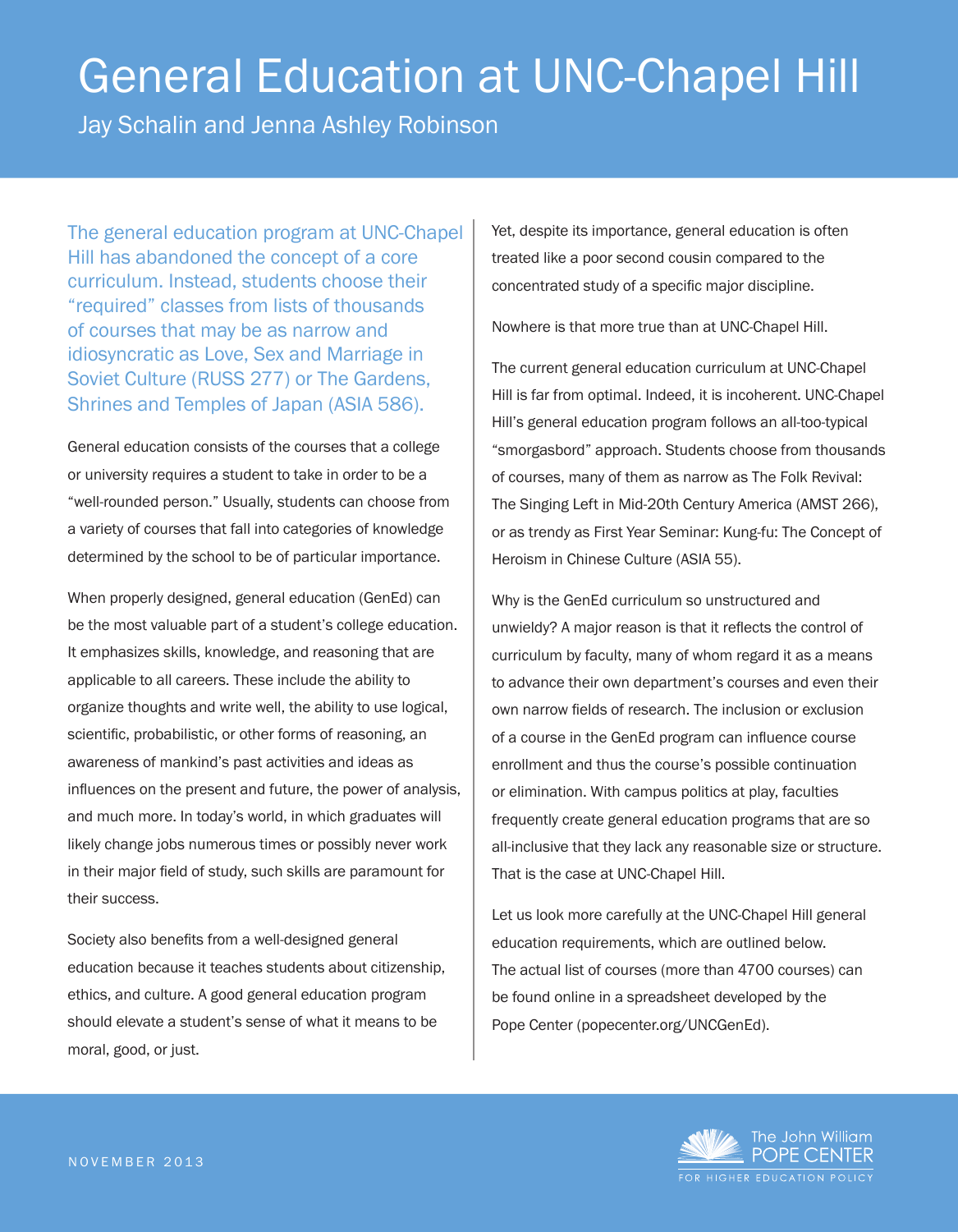# What's Wrong?

The first problem is that students must choose from hundreds or even thousands of courses in each category, many of which focus on very narrow—even trivial—topics. A college education should teach young people what ideas and facts are worth learning in order to make sense of the professional and political world they will soon enter. The assumption that they are ready to make those decisions themselves is misguided.

Second, UNC's wildly inclusive and eclectic selection of courses, including such exotic fare as Building a Nation: The Stage Musicals of Rodgers and Hammerstein, 1942– 1949 (MUSC 52), Bollywood Cinema (ASIA 165), and Food in American Culture (FOLK 375), taps into many students' preference for entertainment over education. When students are left to pick among thousands of courses, many will choose an eclectic hodgepodge of courses that teach them a bunch of unconnected "slices of life" that do little to improve their reasoning and are quickly forgotten.

First Year Seminar: Issues in a World Society: Sports and Competition (PHIL 67)—very likely a popular course among sports-mad college freshmen—and Comparative Economic Systems (ECON 267) both fulfill the same requirements under the current UNC system. Yet one provides truly essential knowledge while the other borders on entertainment. (First-year seminars are courses developed by faculty on an "intriguing" topic, usually with outside funding; a final exam is not required.)

Students also tend to regard GenEd as an irritating hurdle to surmount with the least effort in order to concentrate on their majors. Including easy courses enables, even encourages, students to avoid rigorous and important classes.

Third, many courses in UNC's general education program are extremely narrow—they discuss a brief period of time, a small area of land, or a tightly circumscribed subject. A course such as Guerrillas and Revolution in 20th-Century Latin America (HIST 528) may be worthwhile for somebody majoring in political science, history, or Latin American studies, but it does not provide the broad historical knowledge that a chemistry or accounting major should get from the general education curriculum. Other examples include Geisha in History, Fiction, and Fantasy (JAPN 161), First-Year Seminar: The United States and Cuba: Making Sense of United States Foreign Policy (POLI 61), and Conflict and Intervention in the Former Yugoslavia (RUES 469).

History is especially important for many reasons, yet UNC-Chapel Hill's program only requires one history course, which can be filled by courses focusing on such narrow topics as First-Year Seminar: Courts and Courtly Culture in 16th- and 17th-Century Spain (ROML 59) or: Shalom Y'all: The Jewish Experience in the American South (JWST 486). Surely a survey of Western civilization or American history would prove more useful in the long run.

Fourth, UNC's system of education is influenced by many of the ills of today's academy: a lack of clear vision, political correctness, and reluctance to make important judgments. It tends to promote particular political beliefs and intellectual trendiness.

Examples include: Ideology and Aesthetics: Marxism and Literature (SLAV 251), The History of Hip Hop Culture (AFAM 356), Sex and Gender in Society (WMST 124), Comparative Queer Politics (WMST 410), and Israeli Cinema: Gender, Nation, and Ethnicity (ASIA 235). The idea of multiculturalism is particularly in evidence, yet multiculturalism conflicts with the purpose of a proper general education. By definition, it focuses on narrow populations within nations, rather than with general experiences.

Finally, the "experiential learning" requirement can be satisfied in so many ways it is pointless as a requirement. It also equates valuable internships and research projects with "service learning" experiences that are full of political messages but lack any real intellectual content.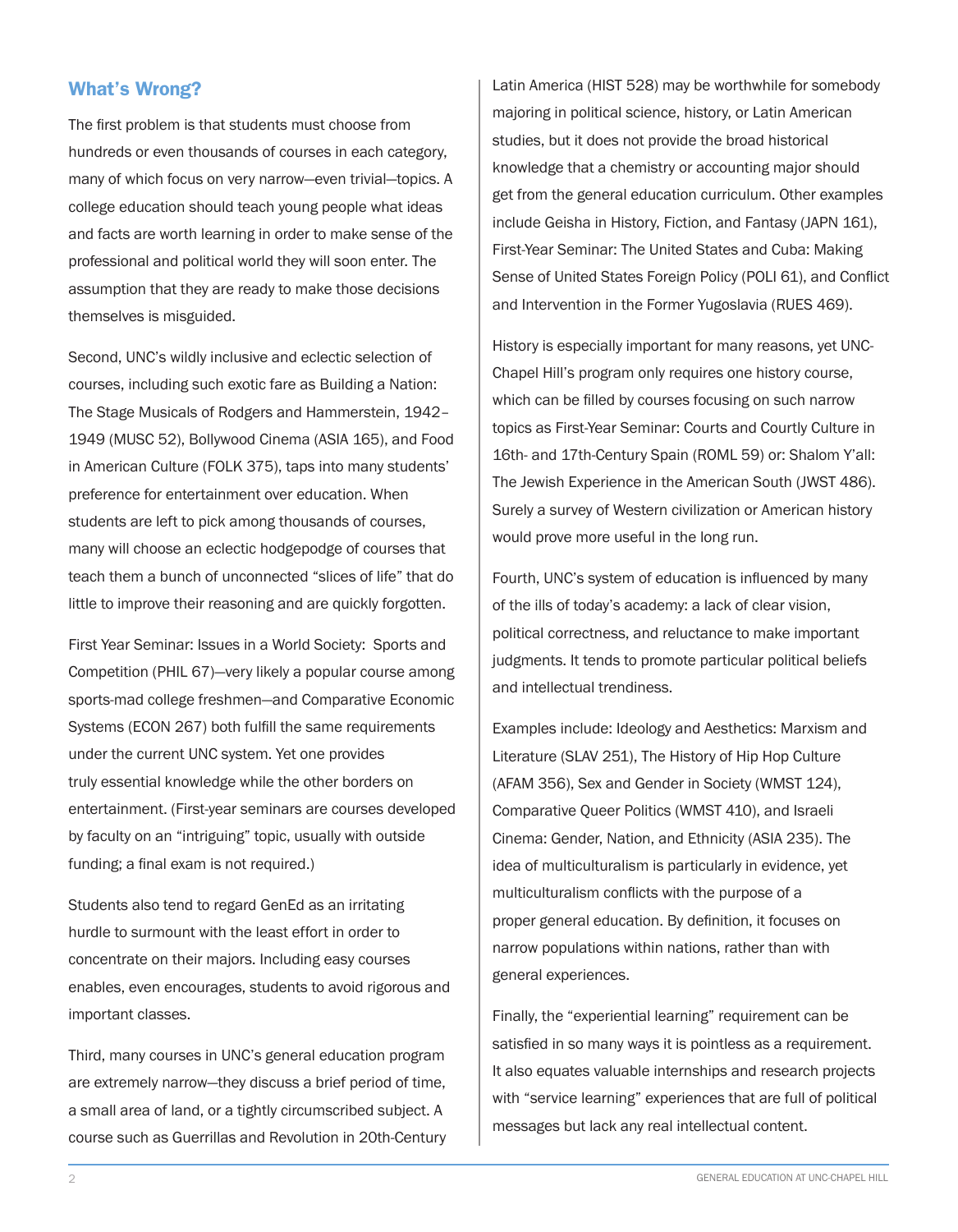# UNC's Current Overall Plan (41 Credit Hours)

UNC-Chapel Hill's general education program is composed of four categories, each of which has requirements that students must meet.

## 1. Foundations

UNC's general education program begins with "certain foundational skills and knowledge," which include writing, foreign languages, and "quantitative reasoning." It requires one course in English composition and rhetoric, at least one foreign language course, and one course that can either be mathematics, statistics, or formal logic quantitative reasoning. To complete the foreign language requirement, students must maintain continuous enrollment, beginning in the first semester, until the 300-level course in the language has been completed (typically, three semesters). The course in composition must be passed in the student's first or second semester.

In most cases, students should be able to fulfill the Foundations requirements by taking no more than 15 credit hours. There is also a one-credit "lifetime fitness course" (gym).

#### 2. Approaches

The Approaches category consists of six broad groupings of knowledge: the physical and life sciences, the social and behavioral sciences, historical analysis, philosophical and/or moral reasoning, literary arts, and the visual and performing arts. Students meet these requirements by taking courses worth a total of 25 credit hours.

## 3. Connections

The Connections category is intended to introduce elements of interdisciplinarity into the general education program, as well as encourage learning outside the classroom. It operates in conjunction with the other categories; by allowing students to fulfill both requirements with a single

course, students are encouraged to choose specific courses that allow them to "double-dip." Thus, there are no general education credit values attached to courses taken for the purpose of meeting Connections requirements, as there are in the other categories.

Eight Connections courses are required. One is a "communication intensive" course, which can be satisfied by taking the required Foundations course in composition and rhetoric. The same is true for the Connections requirement for a "quantitative intensive" course, which can be met by taking the Foundations course in quantitative reasoning.

Five more Connections requirements direct students toward specific Approaches courses. They require one course each in: U.S. Diversity; The North Atlantic World, Beyond the North Atlantic, The World before 1750, and Global Issues.

The final Connections requirement is for Experiential Education. This can be met in a variety of ways, sometimes in a conventional classroom course or in some sort of forcredit internship or working experience.

## 4. Supplemental General Education

Students who pursue a B.A. degree (or a B.S. with a major in psychology) also must satisfy a Supplemental General Education requirement. This can be accomplished in one of the following ways;

- Completing a second major or a minor;
- Completing three courses (nine hours) above the 199 level (above the introductory level) that are offered outside the home department or curriculum of the first major. These three courses cannot be used to fulfill the requirements of the first major; nor be cross-listed with courses that a student has used to satisfy major requirements; or
- Completing a concentration outside a professional school as part of the degree requirements for graduating from the school.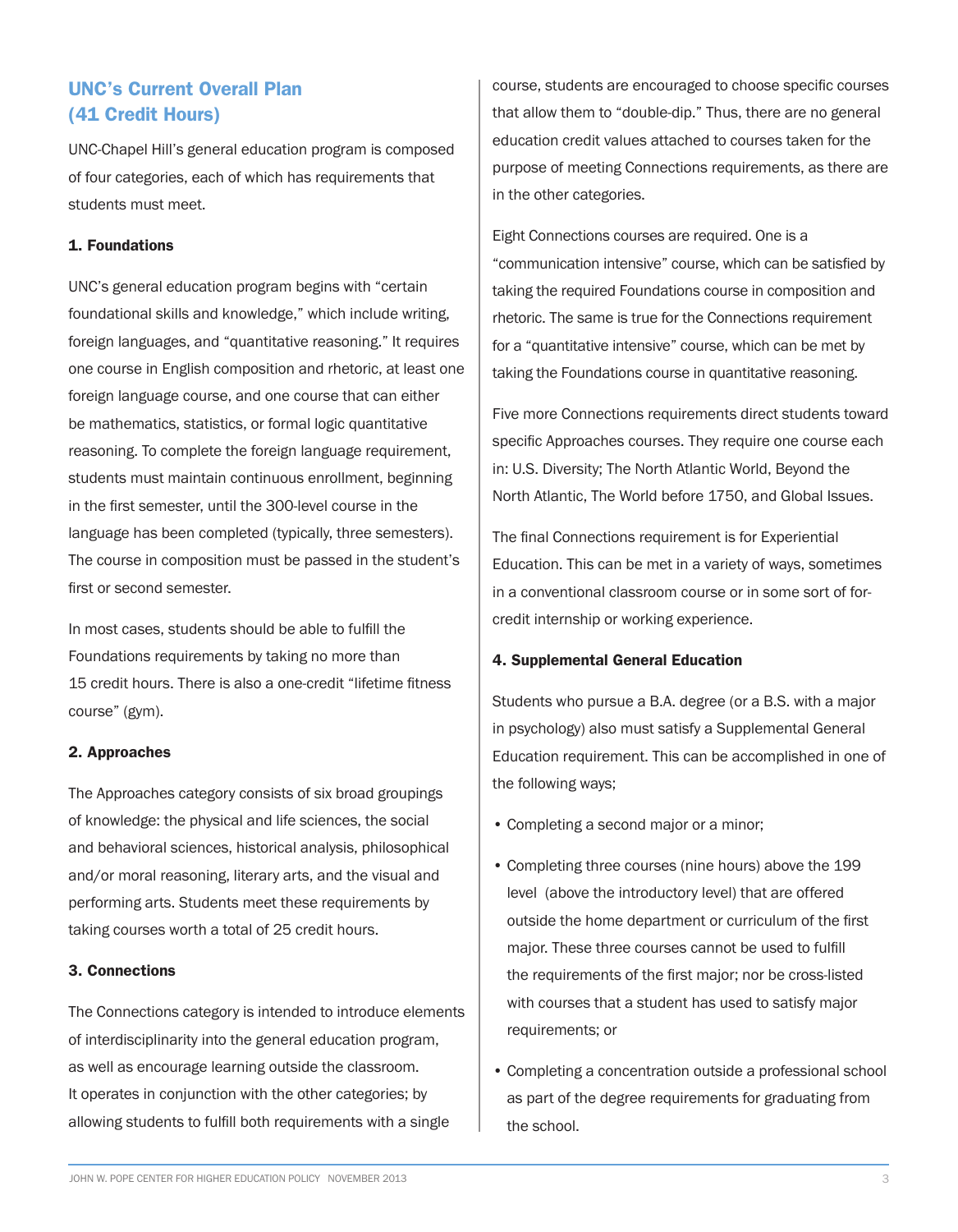# UNC's Specific Requirements

From the above four sections, students must select courses according to the following rubric:

## Foundations: Generally no more than 15 Hours

- •English Composition and Rhetoric (1 course)
- •Foreign Languages (Through level 3; from 0 to 3 courses)
- •Quantitative Reasoning (1 course)
- Lifetime Fitness (1 course)

## Approaches: 25 Hours

- •Physical and Life Sciences (2 courses)
- •Social and Behavioral Sciences (3 courses)
	- Social Science
	- Historical Analysis
- •Humanities and Fine Arts (3 courses)
	- Philosophical and/or Moral reasoning (1)
	- Literary Arts (1)
	- Visual and Performing Arts (1)

## Connections: 0 Hours

- Communication Intensive (1 course)
- •Quantitative Intensive (1 course)
- •Experiential Education (1 course)
- U.S. Diversity (1 course)
- North Atlantic World (1 course)
- Beyond the North Atlantic (1 course)
- World Before 1750 (1 course)
- Global Issues (1 course)

# Supplemental General Education (Required for anyone getting a B.A.)

- •Complete a minor or second major OR
- •Complete 3 courses above 199 offered outside the home department of the 1st major OR
- •Complete a concentration from outside the major

# An Optimal Alternative

Against the UNC-Chapel Hill smorgasbord, let us place an optimal system and explain why it would be much better.

If it were feasible to create a new system of general education, we would start with a question: what knowledge and skills are essential for thinking, productive, and engaged professional-level workers and citizens to possess? This matters because the lion's share of future business, political, and intellectual leaders are expected to come from the ranks of college graduates.

The answer to that question can be boiled down to three broad areas. One is the ability to reason; another is an awareness of the world's most important ideas, the ones that have affected the course of history and the modern world; the third is a high degree of cultural awareness.

Many general education programs claim their purpose is to teach reason, or "critical thinking" as it is commonly called today, but they do so by expecting students to pick it up in context of other subjects. Reason is best learned directly and arduously, not by osmosis.

There are four subject areas that will efficiently provide students with sufficient reasoning prowess. The first is logic—pure reason—which teaches how to draw proper conclusions from a sequence of statements. The second is laboratory science, which grounds students in the scientific method that employs empirical experimentation to draw a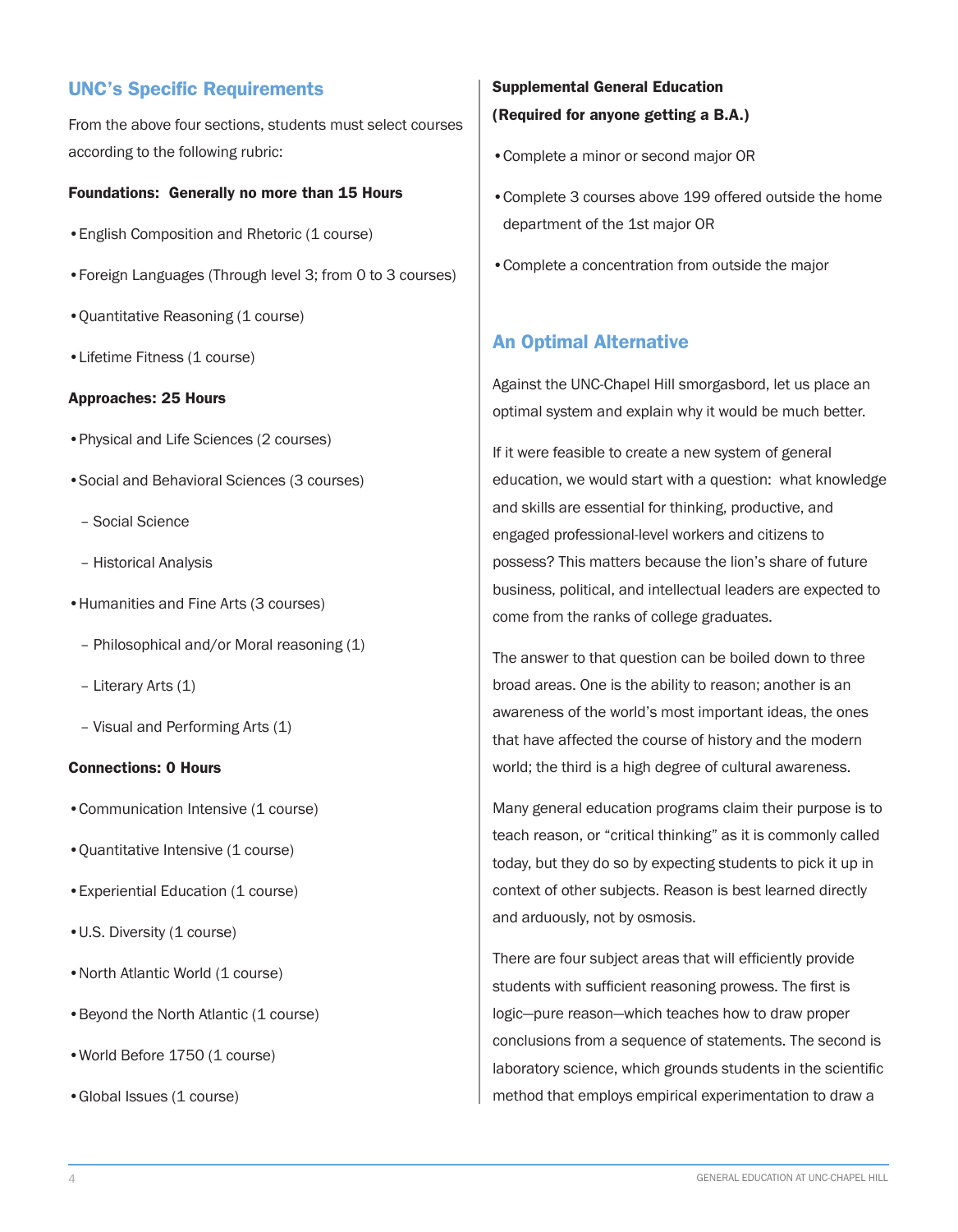conclusion. The next is statistics, which teaches students how to reason using trend patterns and probabilities.

Fourth, writing is extremely important to one's ability to reason (as well as being a key skill for success after college). Writing is applied thinking—learning to write well also means learning to organize one's thoughts coherently. It can be subdivided into two courses; one to focus on the primary building blocks of writing, composition and grammar, and the other to foster the use of rhetoric (argumentation). The ability to argue properly is often absent in today's students, and in professionals in the public arena as well. Too often, people today rely on emotions when faced with contrary opinions, or confuse ad hominem attacks with reasoned arguments.

While teaching students to reason is noncontroversial, or should be, learning about the great ideas and culture can be more problematic politically. However, mankind has been wrestling with some central questions for thousands of years, including:

What is justice? What is truth? Is morality universal or is it relative? Does mankind have a purpose? What does an individual owe to society, and vice-versa?

Perhaps the best way to educate people to think deeply and consider the long-term implications of actions and events is to introduce them to those questions directly through a single, required philosophy course.

Politics and economics are also essential for one's understanding of the world of ideas. Too often today, students graduate without knowing much about either but feeling as if they do, because many social science and humanities professors teach their own brands of superficial or false economics and political theory. Students' lack of political and economic understanding is frequently appalling; they often condemn business and capitalism without being able to provide a simple definition of capitalism, let alone describe the connection between private property and freedom.

A required course in comparative political and economic systems would address students' ignorance, so that when they vote or discuss concepts such as capitalism or liberty, they actually know what they're voting or talking about.

Other great ideas can be introduced via courses that also provide cultural context, which is closely tied to understanding of the great ideas. History is the best starting point, giving students several key skills and perspectives. It is where thought and action join, a great laboratory of human cause and effect that leads to greater understanding of the possible or likely. Furthermore, it provides an awareness of the unfolding of events and ideas, creating an accurate timeline of events in students' minds that is crucial for knowledge of the world.

Not all history is equally valuable—the study of Western civilization is richer and more pertinent to U.S. students than other branches. Like it or not, we are part of the West and draw almost all of our culture from it. Furthermore, Western civilization, far more than any other branch of history, includes the vast range of ideas that influenced human events.

One thing history teaches is that, without unity, large nations such as ours crumble and fall. Our nation increasingly lacks a sense of the "contract between the generations," as described by Edmund Burke, to hold us together. This implied contract suggests that the current generation should honor and preserve the wisdom of past generations and hand over to future generations lives of promise, while the more recent trend is to divide generations by regularly recreating the culture anew.

An understanding of how our country came to be and the underlying ideas behind its formation are central to such a contract. All American students should be exposed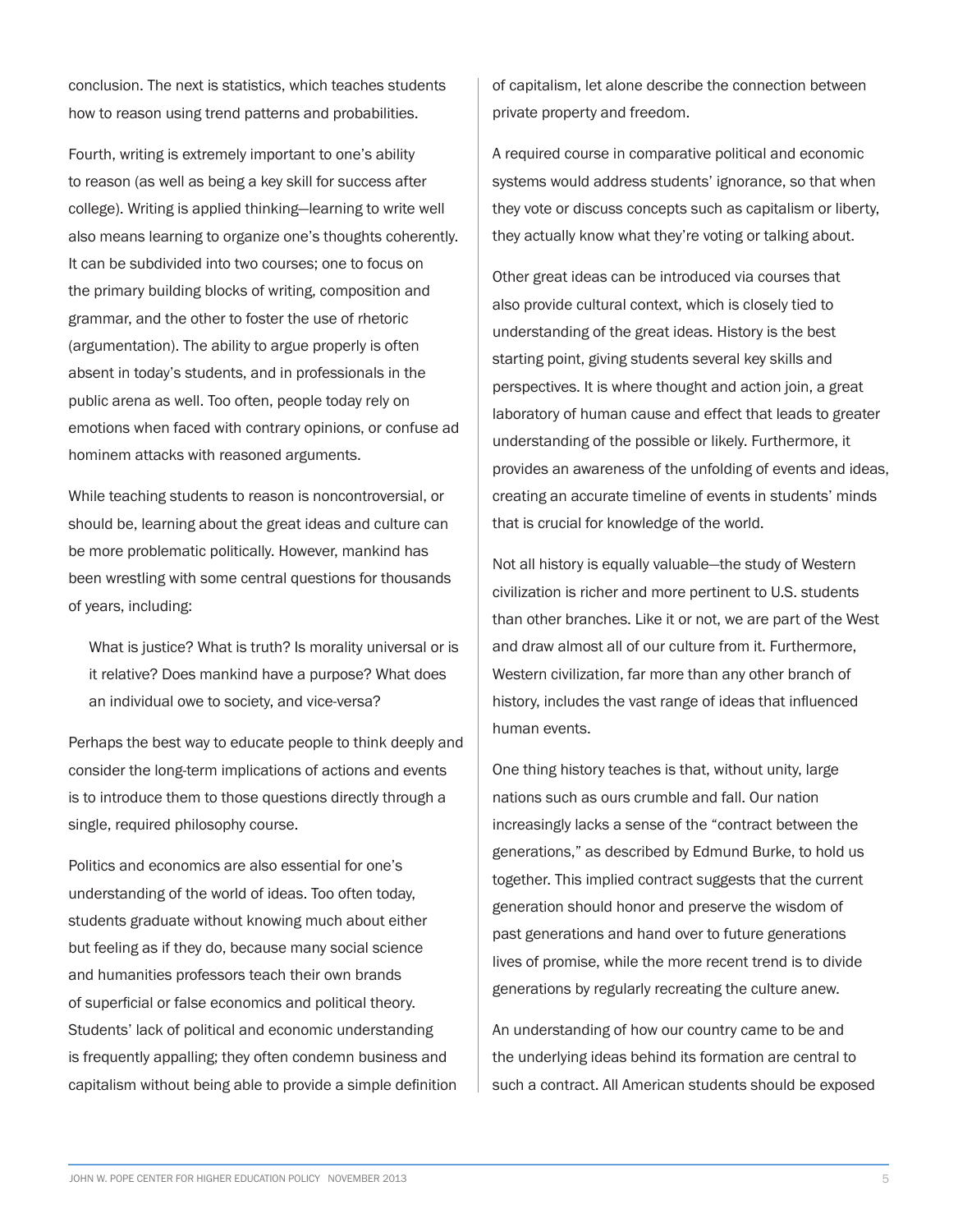to the thought of Hobbes, Locke, Smith, and Burke and read some of the U.S. canon of the Declaration of Independence, Constitution, and Federalist and Anti-Federalist Papers.

Another reason for grounding students in the American founding and its subsequent history is social cohesion. The emphasis on the multicultural model, which glorifies separate cultural traditions, sets people at odds with each other. If we are to have a unified nation that pulls together when needed, one culture must dominate. Fortunately, the traditional American model is rooted not in ethnicity but in principles of individual rights, and therefore is ideal for that role.

An extremely important part of the culture that is often ignored on campus is religion. It is fundamental to the world of ideas and to culture; most students could benefit from a comparative religion course. The goal would be a better understanding of basic beliefs and concepts rather than conversion. (This last statement obviously doesn't hold true for religious colleges.)

Too often today, students can graduate from college without being exposed to much of the great writing that defines our idea-rich British-American culture. Therefore, students should also be required to take one course each in British literature and in American literature.

And that's about it: thirteen courses totaling 40 credits, one less than UNC-Chapel Hill's current system. Certainly, it would be nice to include many other topics. But the need for efficiency means that many staples of existing general education programs, such as foreign languages, or art appreciation, must be excluded. While desirable, they cannot truly be called essential for an understanding of the world.

# Optimal General Education Curriculum (40 Credit Hours)

# Reasoning (16 Credit Hours)

- •Logic (1)
- •Natural or Physical Science (laboratory required) (1)
- •Statistics (1)
- •Writing (2)
- Composition (1)
- Rhetoric (1)

## Ideas and Cultural Knowledge (24 Credit Hours)

- Introduction to Philosophical Ideas (1)
- •Political and Economic Systems (1)
- •Western Civilization (2)
- •Foundations of U.S. Revolution and Constitution (1)
- •Comparative Religious Systems (1)
- •Literature (2)
- British (1)
- American (1)

# A Better Program for UNC-Chapel Hill

Making the general education program of UNC-Chapel Hill optimal by limiting the course selection to essential knowledge will be extremely difficult politically, unless there is a significant change in the school's governance. GenEd can, however, still be greatly improved if the included courses are held to a "broadly important knowledge" standard. For example, it is not important to know the wartime musicals of Rodgers and Hammerstein, but knowing about the causes of World War II is important (if not essential).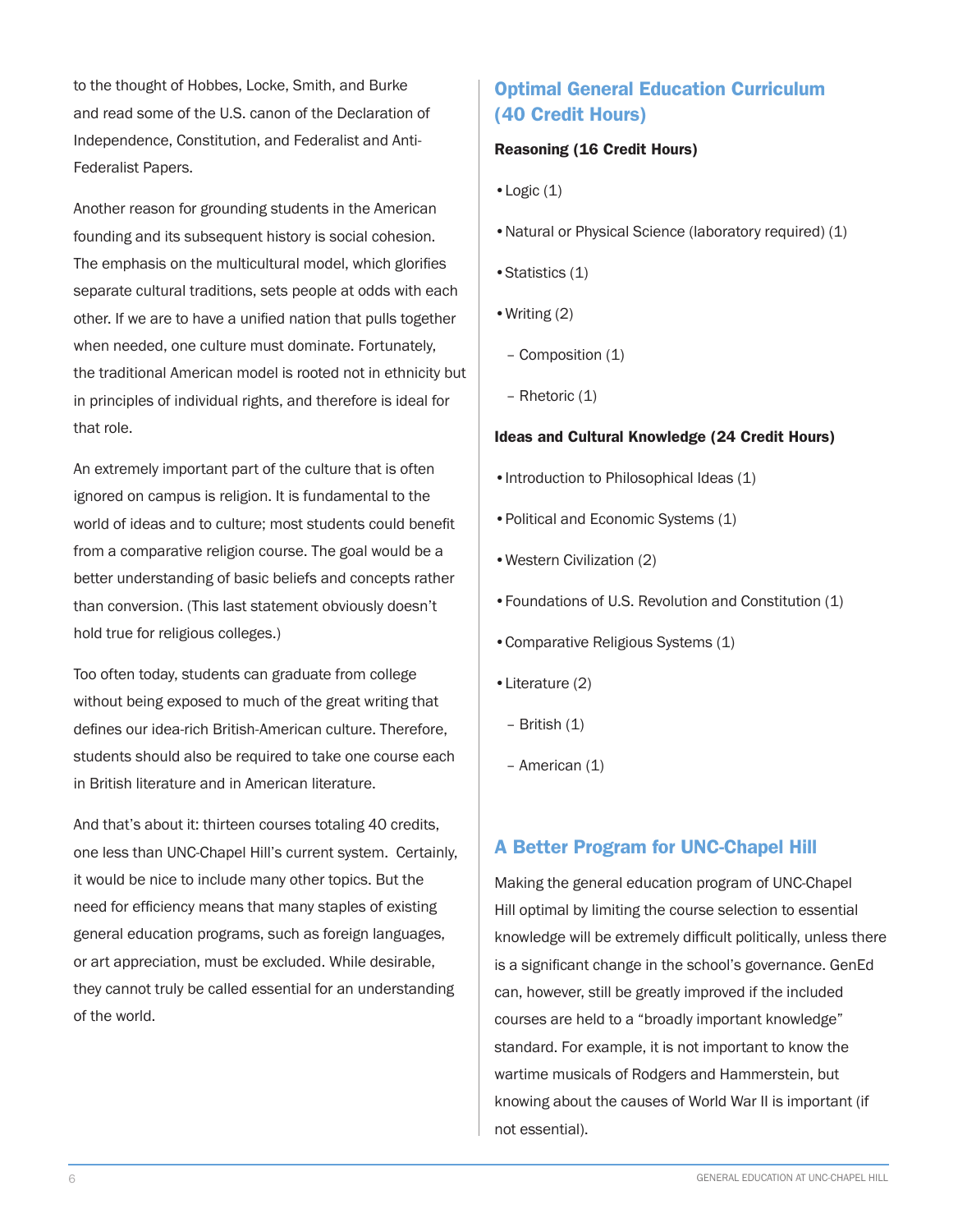The major change we recommend is to cut down the number of classes included in the general education program from over 4,000 to 717, using the criteria discussed below. We also recommend a few other changes, mostly adding rigor but also reducing the number of semesters required for a foreign language (which we will explain).

Reducing the list of courses included in the general education program is as much an art as a science, with judgments usually made for qualitative reasons. There was no single rule that we used all the time and for each rule or criterion, there was cause to make exceptions. Given that caveat, here are the major criteria:

#### 1. Eliminating courses that require prerequisites.

One of the first considerations in deciding among courses was to eliminate ones that require a great deal of previous knowledge in the same subject, such as graduate level courses or senior-level courses with prerequisites. Because the goal of general education is educational breadth, the prerequisite courses, such as surveys, should be the ones to satisfy the general education requirement, not the higher-level, specialized courses.

2. Eliminating courses based on limited time periods and geographical regions. Another key criterion was the amount of time covered in history or literature courses. In most instances, some considerable length of time—often at least a century—is needed to convey a proper sense of the world's changing qualities. And for the most part, single events or authors are too narrow for general education. On the other hand, some events and authors are so influential—the American Revolution or Shakespeare, for example—that we kept in courses focusing on them. One such course that deals with a relatively narrow subject was included because it discusses a topic foundational to our society is The Protestant Tradition (RELI 322).

The geographical extent of a subject also played a part in the decision-making process. Continents and international regions were favored over nations. Additionally, we favored courses about countries that are or were major players on the world stage, or which produced a tremendous amount of art or literature, over courses about smaller, less notable countries. For instance, Modern British Drama (DRAM 285) was left in while Modern Irish Drama (DRAM 286) was left out.

Courses that focused on demographic sub-units within countries were generally avoided. We made a couple of exceptions in history but not literature; this is largely because only one literature course is required, while two history courses are required.

**3. Ending duplication.** General education has become something of a game, with students trying to reduce their general education load by taking courses that satisfy more than one requirement. The Pope Center has ended this by confining each course to one category only.

Removing thousands of the least important classes ends the need for the Connections category. It was designed to introduce greater importance into the curriculum by directing students to the more important classes. This supposedly occurs because students are able to fulfill both a Connections requirement and another requirement with a single course, and are therefore encouraged to take specific courses.

The Connections category is both overly complex and largely ineffective; it contains nearly 2,000 courses, thereby defeating its purpose of directing students to the most important classes. Eliminating courses that lack importance or are overly narrow in scope would achieve the major goals of the Connections category. The Pope Center recommends eliminating it from the general education program altogether, including the Experiential Education requirement.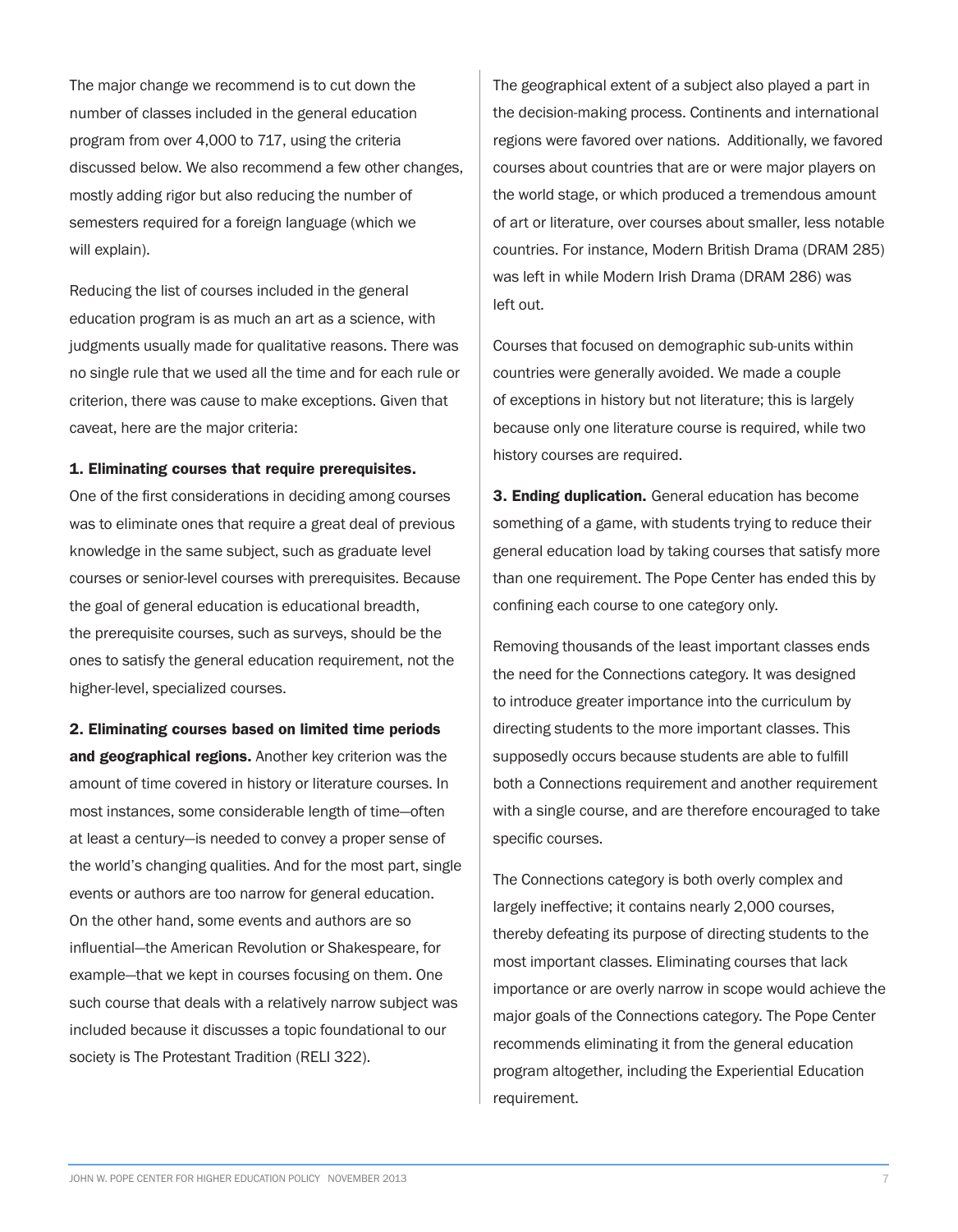#### 4. Reducing the number of foreign language courses.

Another improvement has been made for the Foundations category. We reduced the number of foreign language classes required from three to two. Although even three classes of a foreign language cannot usually produce fluency, one of the major reasons for taking a foreign language is to improve a student's facility with and understanding of the English language. The marginal gains from doing so decrease with each class; three classes is too much, given other needs.

5. Adding quantitative reasoning. In the Pope Center plan, the reduced foreign language requirement is offset by an additional quantitative reasoning course. It is too easy for liberal arts majors to avoid any sort of quantitative reasoning; UNC's current system permits them to escape with one relatively easy mathematics course. One of the two quantitative courses we would require must be statistics; many professional-level jobs to which UNC-Chapel Hill students aspire employ statistical reasoning at some point. Furthermore, few students, even those in an advanced placement mathematics program, are exposed to statistics in high school.

For the other quantitative class, students can choose between another mathematics course and formal logic.

### 6. Making a few common-sense modifications. A

change to the Approaches category was the removal of psychology courses from the Physical and Life Sciences category and their inclusion in the Social and Behavioral Sciences. While some psychology courses focus on natural sciences, such as neurology, it has traditionally been considered a social science and still has a very large social component. Furthermore, one of the purposes of the Science requirement is to expose students to physical experimentation and the scientific method, something psychology courses often lack.

The Approaches Social and Behavioral Sciences category was changed to emphasize history by adding another history course. Previously, history was lumped in with the social sciences, with a minimum of one history course required. One reason for requiring an additional history course is that the study of history gives people a mental timeline of the occurrences of events, people, and ideas that is central to many of our higher reasoning functions. It is much easier to understand society and weigh alternative policies if one knows that fundamental intellectual advances in the Enlightenment preceded the technical advances of the Industrial Revolution, or that the Fall of Rome led to the so-called Dark Ages. Furthermore, the study of history deepens us by reminding us that we are part of a flow of time, connected to generations past and future.

Also in the Approaches category, the Pope Center recommends that one of the two other social sciences be economics or political science.

To slightly offset the extra credit hours added with the second history course, the Pope Center recommends that the Lifetime Fitness requirement be ended. Students have already had gym class every week during high school; their exercise patterns are now a matter of personal choice, and one course for four months during the nearly four years of their college education is not going to change much.

Finally, the Supplemental section was simplified so that students only need to complete three courses at or above the 200 level that are outside the home department of their first majors. The previous requirements were redundant and confusing.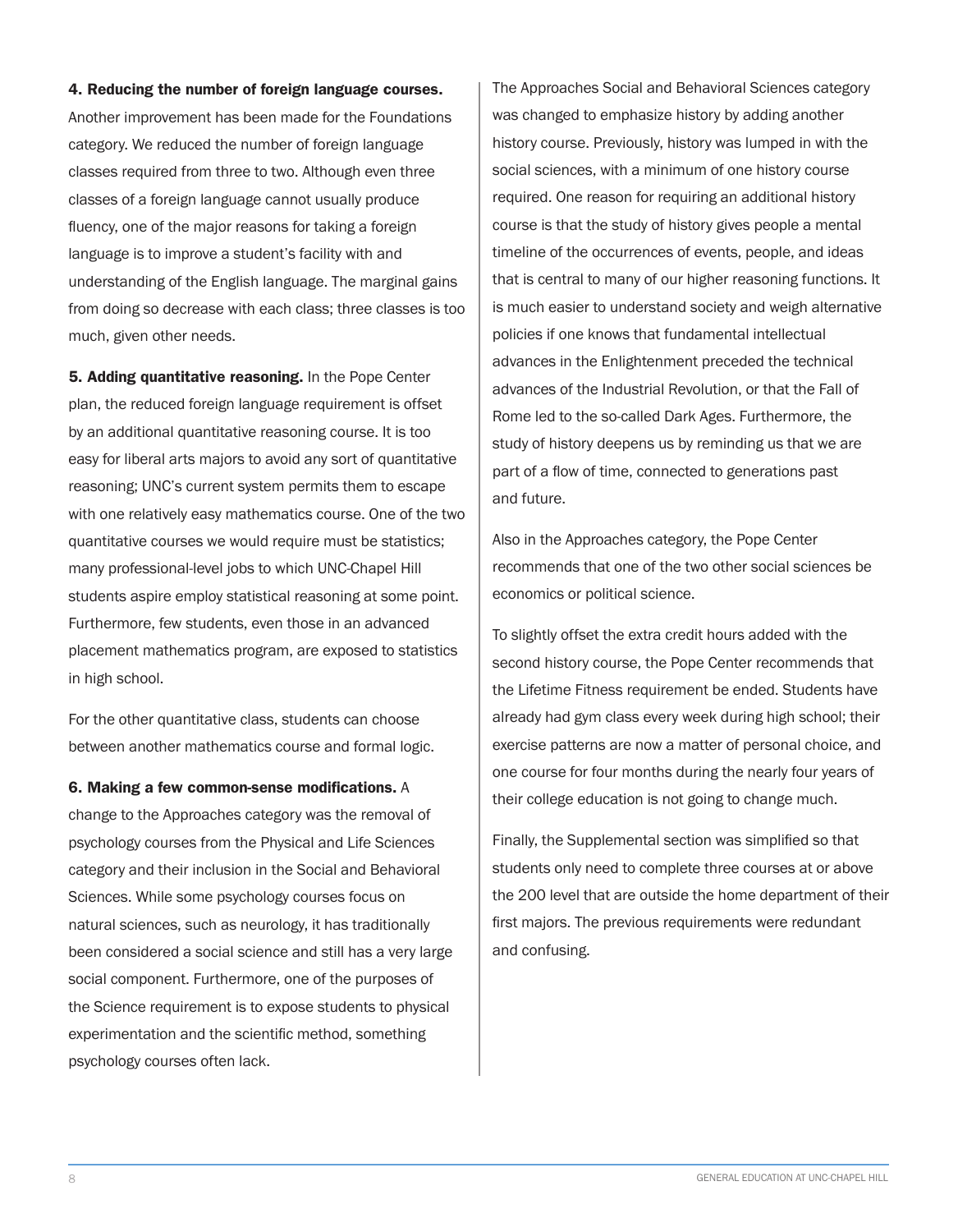# A Modified General Education Curriculum (43 Credit Hours)

The following outline illustrates the Pope Center's revision of the current UNC curriculum. It requires slightly more total credit hours (no more than 43 compared to the maximum of 40 required in UNC's current plan), reduces the number of courses from which students choose, and concentrates on important content.

### Foundations: (No more than 15 credit hours)

- •English Composition and Rhetoric (1 course)
- •Foreign Languages (through level 2)
- •Quantitative Reasoning (2 courses)
	- One course in Statistics
	- One course in either Mathematics or Logic

#### Approaches: (28 credit hours)

- •Physical and Life Sciences (2 courses)
- •Social and Behavioral Sciences (2 courses)
	- At least one must be in Economics or Political Science
- •Historical Analysis (2)
	- One Ancient History and one Modern History OR
	- One Western History and one non-Western History
- •Humanities and Fine Arts (3 courses)
	- Philosophical and Moral Reasoning (1)
	- Literature (1)
	- Visual and Performing Arts (1)

# Supplemental General Education (Required for anyone getting a B.A. degree)

•Complete 3 courses above the 199 level offered outside the home department of the first major

# **Conclusion**

Getting any large bureaucracy with multiple interests, particularly one with a complex form of governance, such as UNC-Chapel Hill, to make large-scale reforms is a daunting task. Pressures at the Chapel Hill campus are so great that it may be impossible to implement an optimal general education system in the foreseeable future.

But the current system is too flawed to maintain in its present state; it exists as much for the good of the faculty and various campus political constituencies as it does for students. Much of its design and its failure to restrict course options in any meaningful way direct students away from the skills and knowledge they are most likely to need in the future. UNC's current system represents a failure of the school to make proper judgments about which knowledge is the most valuable and to set realistic priorities.

The Pope Center recommendations would move UNC-Chapel Hill considerably in the right direction by making those judgments and setting those priorities. It does so by cutting the number of general education courses by roughly 80 percent through holding courses to a standard of "important" knowledge.

The Pope Center plan, if adopted, would bring UNC-Chapel Hill graduates closer to an ideal of education that is the reason for having a general education program in the first place.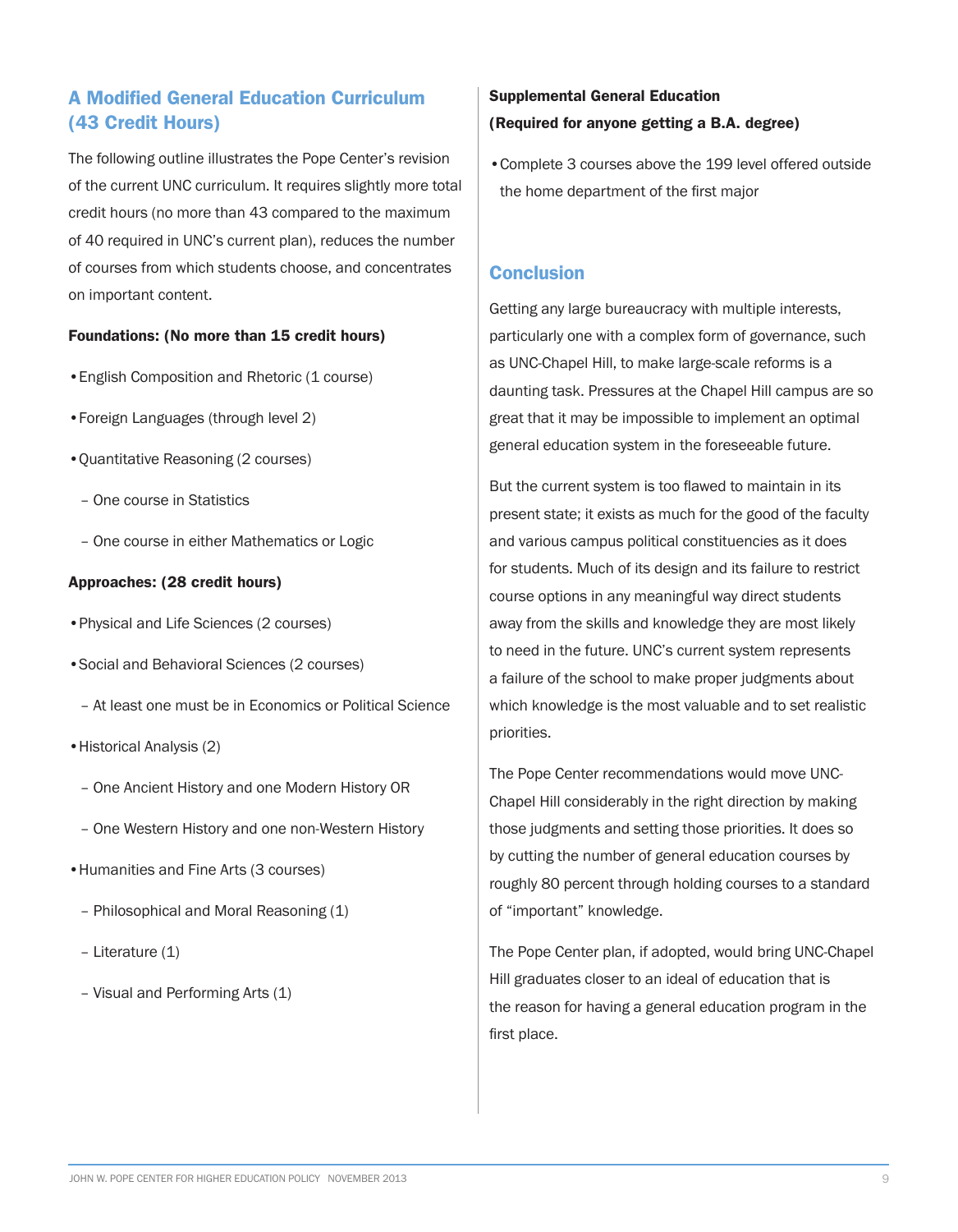# A Sampling of General Education Courses at UNC-Chapel Hill

# (These are taken from the 2012-2013 Undergraduate Bulletin.)

| AFAM 50            | First-Year Seminar: Defining Blackness*                                                             |
|--------------------|-----------------------------------------------------------------------------------------------------|
| AFAM 356           | The History of Hip Hop Culture                                                                      |
| AFAM 428           | <b>Bioethics in Afro-American Studies</b>                                                           |
| <b>AFRI 320</b>    | Music of Africa                                                                                     |
| <b>AFRI 353</b>    | African Masquerade and Ritual                                                                       |
| <b>AFRI 375</b>    | Politics of Cultural Production in Africa                                                           |
| <b>AFRI 535</b>    | Women and Gender in African History                                                                 |
| AMST <sub>52</sub> | First-Year Seminar: The Folk Revival: The Singing Left in 20th-Century America*                     |
| ANTH <sub>92</sub> | UNITAS I**                                                                                          |
| <b>ART 485</b>     | Art of the Harlem Renaissance                                                                       |
| ASIA 50            | First-Year Seminar: Real World Arabic*                                                              |
| ASIA 54            | First-Year Seminar: The American Life of Japanese Women*                                            |
| ASIA 58            | First-Year Seminar: Chasing Madame Butterfly*                                                       |
| ASIA 59            | First-Year Seminar: Media Masala: Popular Music, TV, and the Internet in Modern India* and Pakistan |
| <b>ASIA 165</b>    | <b>Bollywood Cinema</b>                                                                             |
| <b>ASIA 224</b>    | Introduction to Iranian Cinema                                                                      |
| <b>ASIA 235</b>    | Israeli Cinema: Gender, Nation, and Ethnicity                                                       |
| <b>ASIA 586</b>    | The Gardens, Shrines, and Temples of Japan                                                          |
| <b>CHIN 354</b>    | Chinese Culture through Calligraphy                                                                 |
| <b>CMPL 252</b>    | Popular Culture in Modern Southeast Asia                                                            |
| <b>CMPL 255</b>    | The Feast in Film, Fiction, and Philosophy                                                          |
| <b>CMPL 379</b>    | Cowboys, Samurai, and Rebels in Film and Fiction                                                    |
| <b>ENGL 371</b>    | The Place of Asian Americans in Southern Literature                                                 |
| FREN 332H          | Cultural Identities in European Cinema                                                              |
| <b>FREN 373</b>    | French New Wave Cinema                                                                              |
| <b>FREN 505</b>    | African Francophone Cinema                                                                          |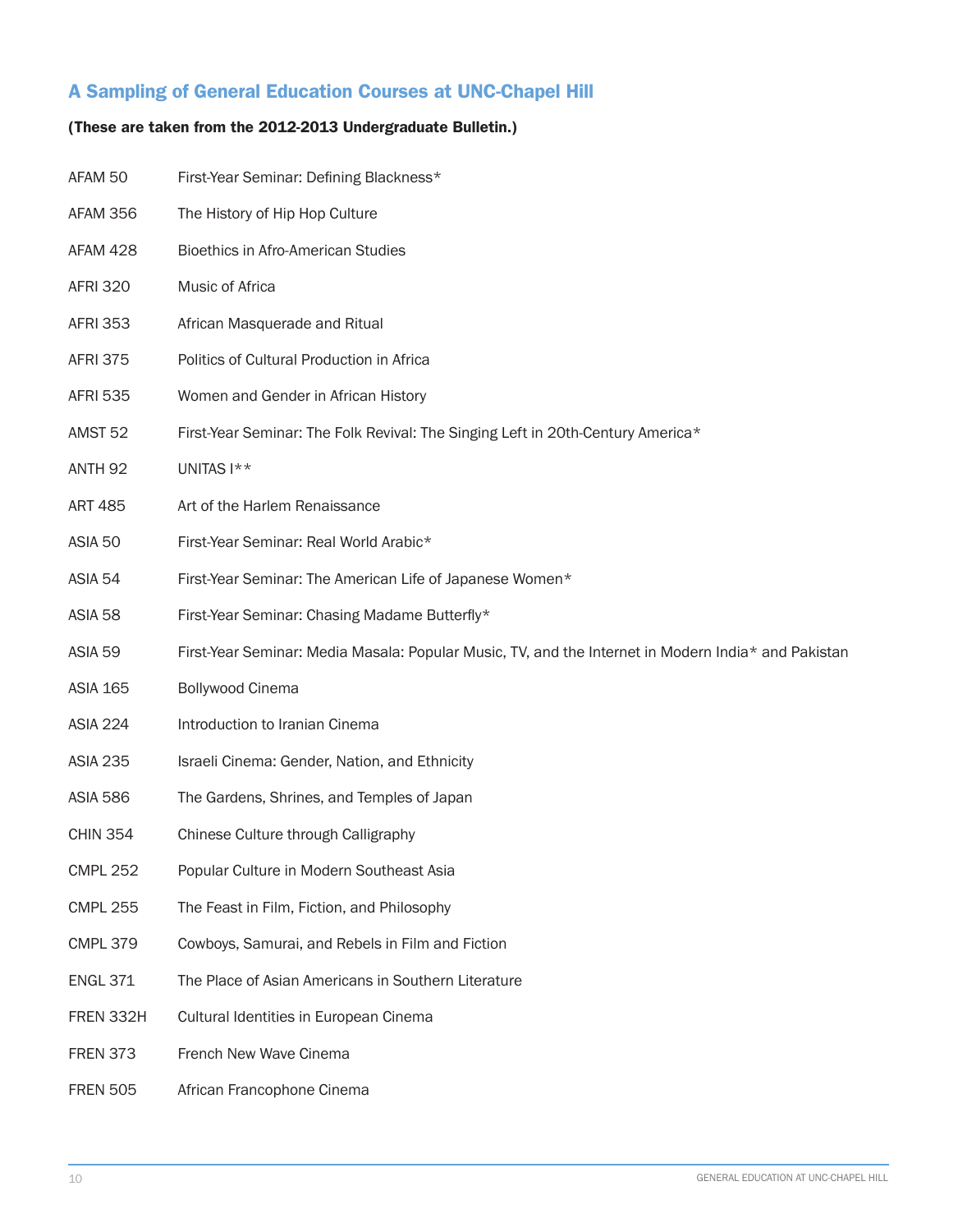- GERM 60 First-Year Seminar: Avant-Garde Cinema: History, Themes, Textures\*
- HIST 543 Histories of Health and Healing in Africa
- HIST 574 Spanish Borderlands in North America
- HIST 576 The Ethnohistory of Native American Women
- JAPN 161 Geisha in History, Fiction, and Fantasy
- JAPN 351 Swords, Tea Bowls, and Woodblock Prints: Exploring Japanese Material Culture
- LING 558 Mesoamerican Writing Systems
- PHIL 67 First-Year Seminar: Issues in a World Society: Sports and Competition
- PLAN 585 American Environmental Policy
- PWAD 108 Our Energy and Climate Crises: Challenges and Opportunities
- RECR 311 Recreation and Leisure in Society
- RELI 232 Shrines and Pilgrimages
- RELI 450 Sexuality and Marriage in Jewish Tradition and History
- ROML 59 First-Year Seminar: Courts and Courtly Culture in 16th- and 17th-Century Spain\*
- RUSS 275 Russian Fairy Tale
- RUSS 277 Love, Sex, and Marriage in Soviet Culture
- SECR 411 Introduction to Serbian and Croatian Literature
- SLAV 251 Ideology and Aesthetics: Marxism and Literature
- SOCI 257 Society and Culture in Postwar Germany
- WMST 80 First-Year Seminar: The Actress: Celebrity and the Woman
- WMST 111 Introduction to Sexuality Studies
- WMST 124 Sex and Gender in Society
- \* First-year seminars are courses developed by faculty on an "intriguing" topic, usually with outside funding; a final exam is not required.
- \*\* UNITAS I is a "living and learning" program that explores issues of social and cultural diversity including class, gender, race, religion, sexuality, and ethnicity.